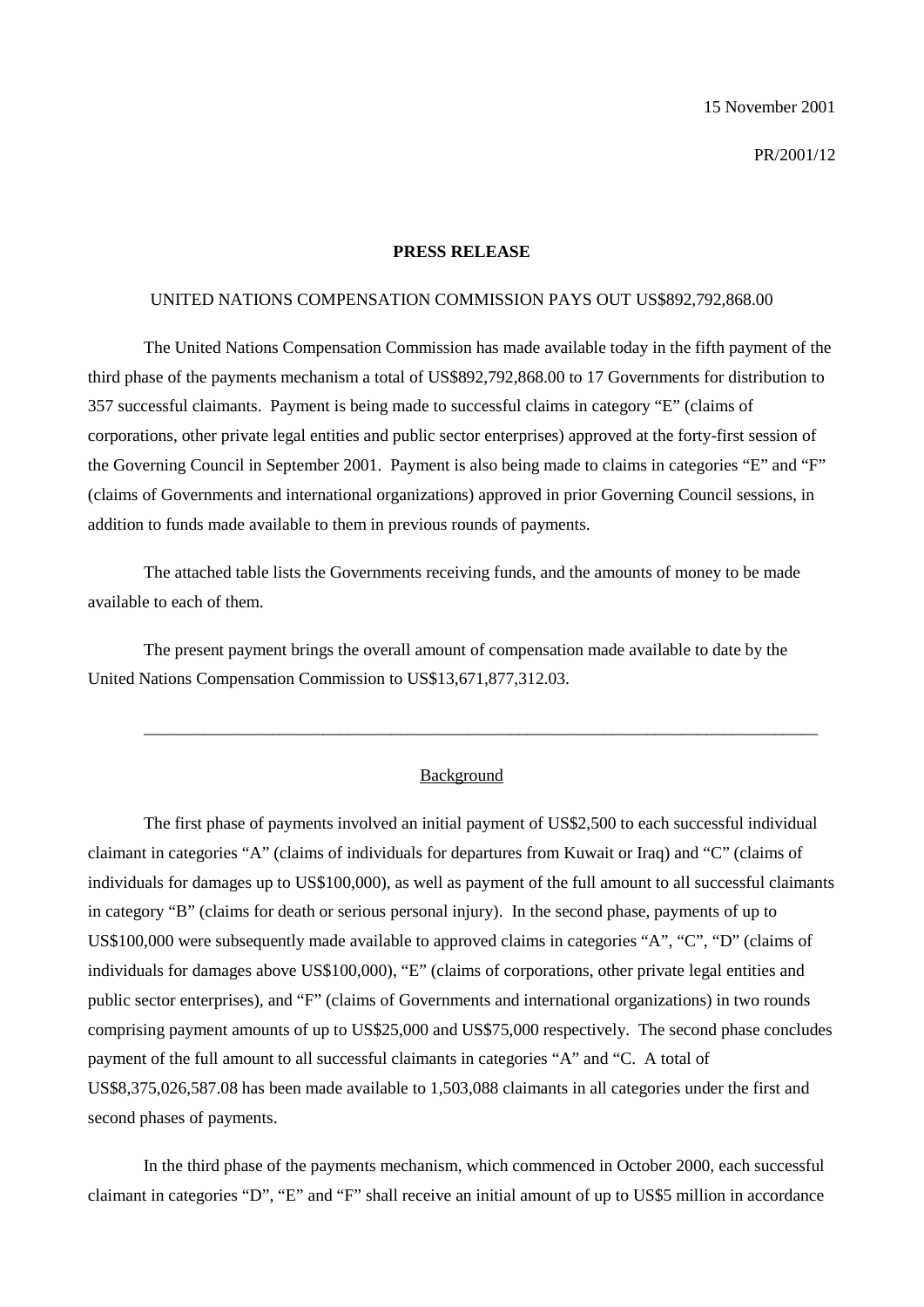with decision 100 of the Governing Council of UNCC. Subsequent rounds of payments of up to US\$10 million are to be made to successful claimants in these categories of claims in the order in which they have been approved. Including today's payment, a total of US\$5,296,850,724.95 has been made available to 3,370 claimants in categories "D", "E" and "F" under the third phase.

Funds to pay the awards of compensation are drawn from the United Nations Compensation Fund which receives up to 30 per cent of the revenue generated by the export of Iraqi petroleum and petroleum products. At present, the Compensation Fund receives 25 per cent of the proceeds under the "oil-for-food" mechanism in accordance with Security Council resolution 1360 adopted on 3 July 2001.

The Governing Council monitors the distribution of payments to claimants by the relevant Governments and international organizations. Governments and international organizations are obligated to distribute funds to successful claimants expeditiously and to report to the Commission on payments made to claimants. Any funds undistributed to claimants by Governments and international organizations within twelve months of receiving payment shall be returned to the Commission. Further payments to Governments and international organizations shall be suspended where they fail to report on the distribution of funds to successful claimants or fail to return undistributed funds on time.

Further information about the Commission can be found on its website located at www.uncc.ch.